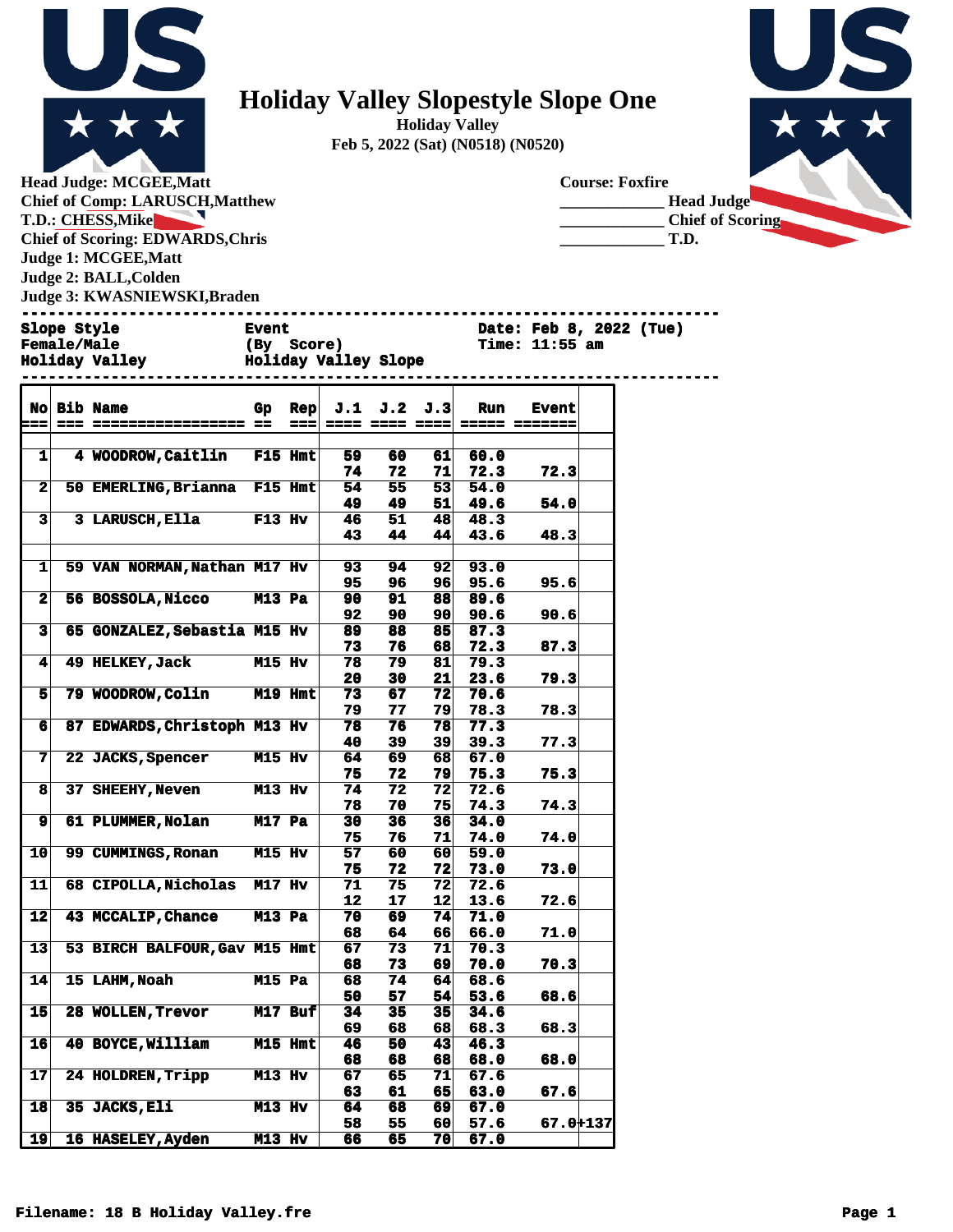**Female/Male (By Score) Time: 11:55 am Holiday Valley Holiday Valley Slope** 

**Slope Style Event Date: Feb 8, 2022 (Tue)**

| <b>No</b>       | <b>Bib</b> | Name                    | Gp            | <b>Rep</b> | J.1 | J.2 | J.31 | Run   | <b>Event</b> |  |
|-----------------|------------|-------------------------|---------------|------------|-----|-----|------|-------|--------------|--|
| ===             |            | ===========             |               | ===        |     |     | ===  | ===== | =======      |  |
|                 |            |                         |               |            | 35  | 32  | 34   | 33.6  | 67.0+136     |  |
| 20 <sub>l</sub> | 70         | <b>CONLEY, Owen</b>     |               | M17 Buf    | 10  | 10  | 10   | 10.0  |              |  |
|                 |            |                         |               |            | 64  | 69  | 67   | 66.6  | 66.6         |  |
| 21              | 39         | <b>BERGLUND, Robert</b> |               | M15 Hmt    | 63  | 64  | 60   | 62.3  |              |  |
|                 |            |                         |               |            | 60  | 69  | 65   | 64.6  | 64.6         |  |
| 22              |            | 29 TOBIAS, William      | <b>M15 Hv</b> |            | 60  | 65  | 57   | 60.6  |              |  |
|                 |            |                         |               |            | 57  | 63  | 62   | 60.6  | 60.6         |  |
| 23              |            | 26 MULLINS, Harry       |               | $M13$ Gre  | 58  | 61  | 50   | 56.3  |              |  |
|                 |            |                         |               |            | 59  | 50  | 61   | 56.6  | 56.6         |  |
| 24              | 67         | <b>CROCKETT, Evan</b>   | M15 Hv        |            | 54  | 61  | 54   | 56.3  |              |  |
|                 |            |                         |               |            | 49  | 52  | 48   | 49.6  | 56.3         |  |
| 25 <sub>1</sub> |            | 21 O'LEARY, Cian        |               | $M11$ Buf  | 54  | 56  | 57   | 55.6  |              |  |
|                 |            |                         |               |            | 30  | 33  | 31   | 31.3  | 55.6         |  |
| 26              | 75         | <b>SCHOGER, Jacob</b>   | M09           | <b>Hmt</b> | 42  | 44  | 43   | 43.0  |              |  |
|                 |            |                         |               |            | 48  | 54  | 55   | 52.3  | 52.3         |  |
|                 |            |                         |               |            |     |     |      |       |              |  |

**Winfree 2022.00, B Rules, Rand=599 @ 5:03a(22-2-5), S**